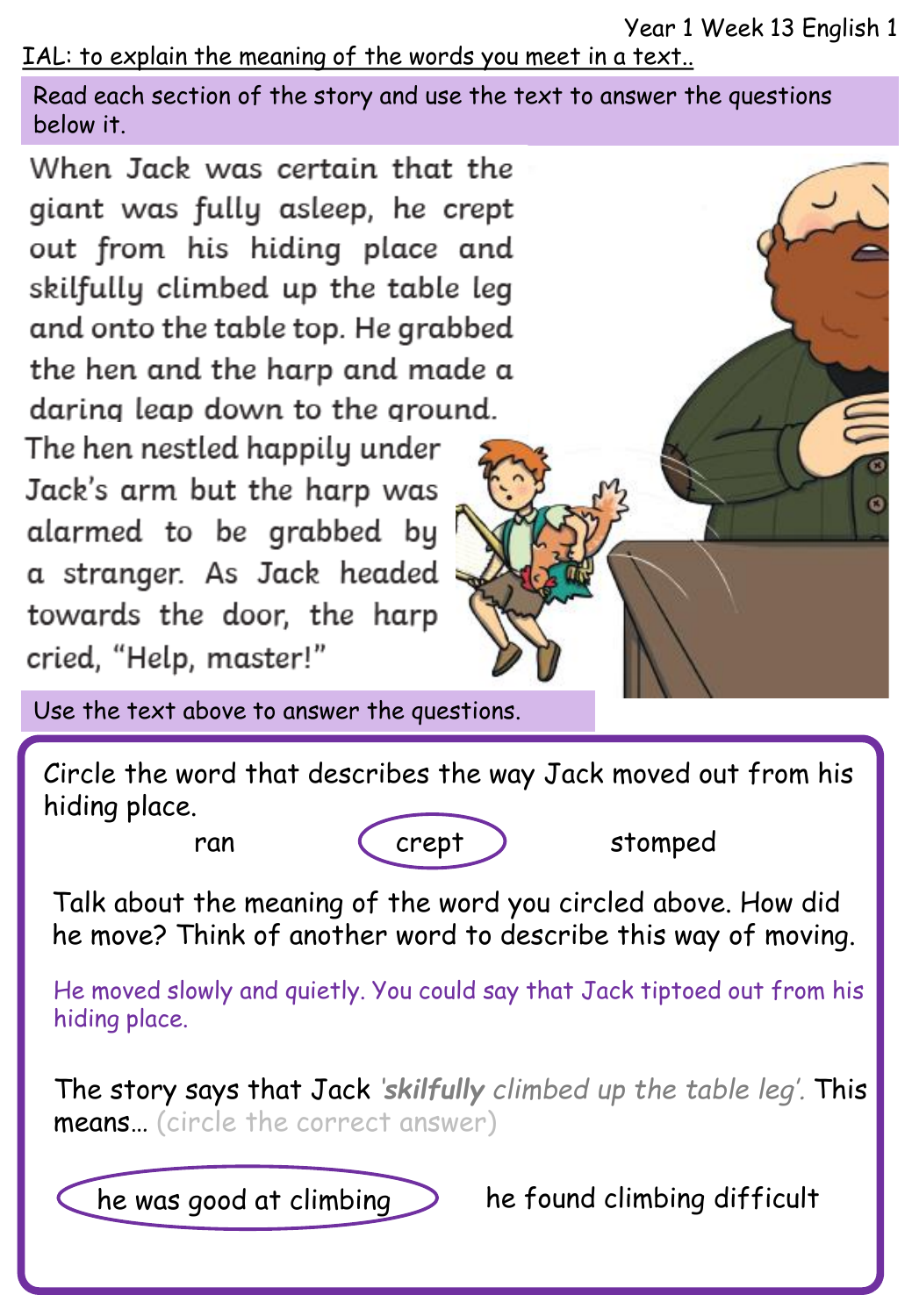Use the text on the previous page to answer the questions.

Jack made a *'daring leap back down to the ground'.* How did Jack leap? Tick the correct box.



*'The harp was alarmed to be grabbed by a stranger'.* 

Choose two other words to describe how the harp felt when it was grabbed by a stranger. Tick one answer.

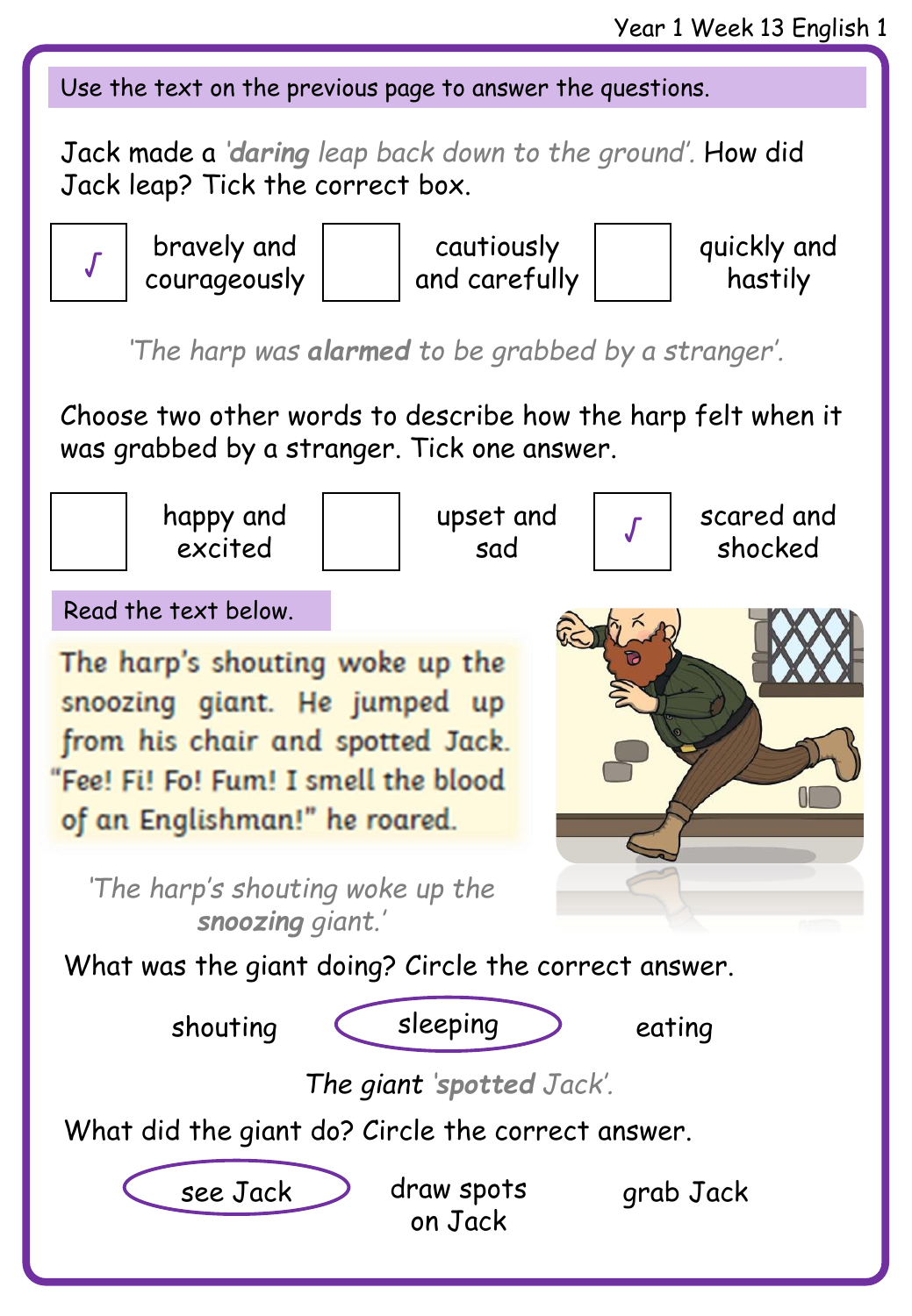## IAL: to segment words to read.

The words below are slightly longer words. Split them into two parts, then segment and blend them as normal to help you read them. There is an example below.



Label the pictures using the words above to help you.







pancake farmyard catfish



snowman roundabout raincoat



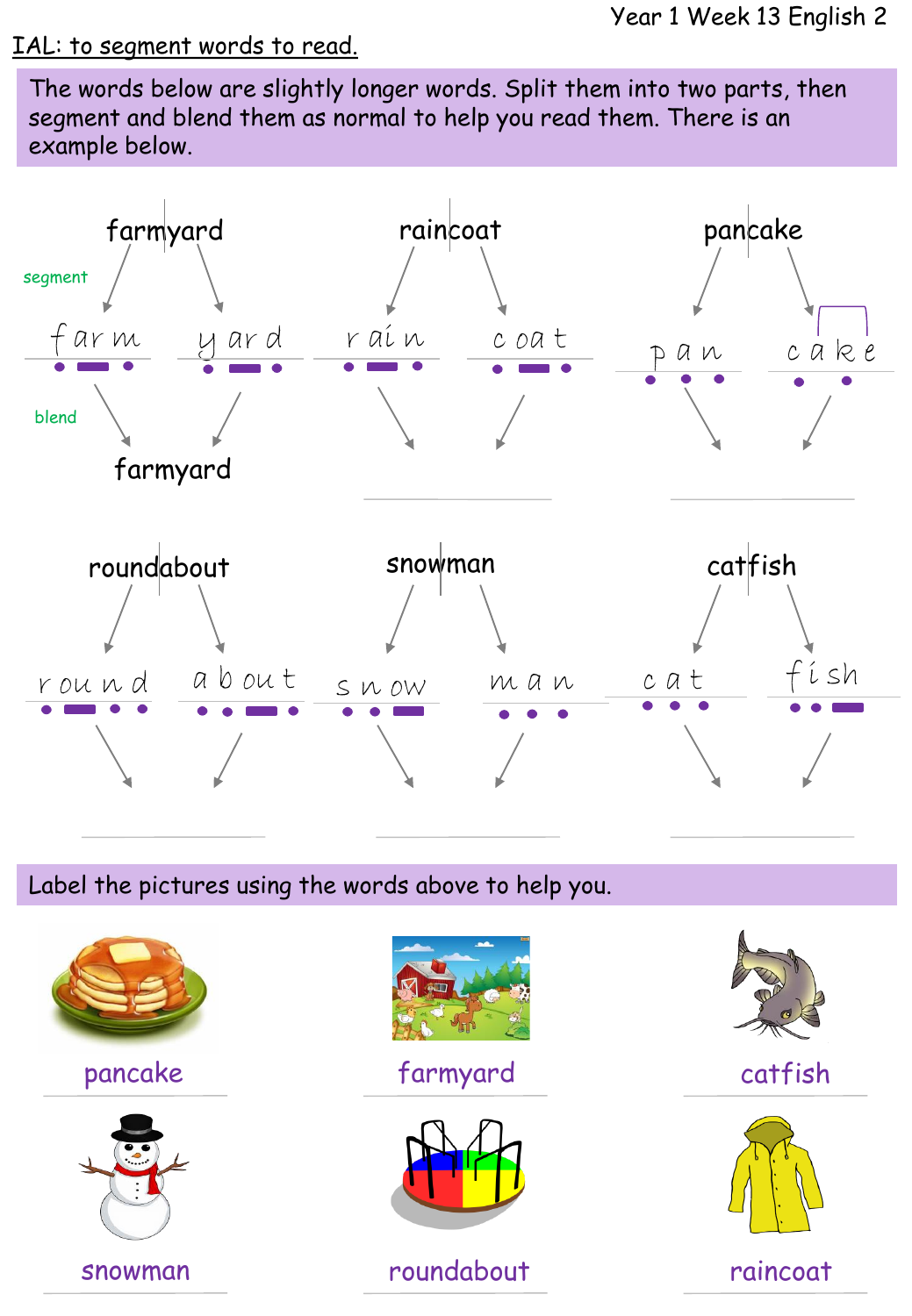## IAL: to add suffixes to words.

B

Choose A, B or C and complete the activity. If you would like to complete more than one activity, you can.

| $\boldsymbol{\mathsf{A}}$ | Add the suffixes to the root words. |         |        |        |  |  |  |
|---------------------------|-------------------------------------|---------|--------|--------|--|--|--|
| Root<br>Word              | $-S$ or $-es$                       | $-$ ing | -ed    | -er    |  |  |  |
| play                      | plays                               | playing | played | player |  |  |  |
| hunt                      | hunts                               | hunting | hunted | hunter |  |  |  |
| buzz                      | buzzes                              | buzzing | buzzed | buzzer |  |  |  |
| help                      | helps                               | helping | helped | helper |  |  |  |

Correct the sentence by choosing the correct suffix for each word in bold.

| $\overline{\phantom{a}}$ | $-22$ |  | $\sim$<br>$-l$ | - - |
|--------------------------|-------|--|----------------|-----|
|--------------------------|-------|--|----------------|-----|

- 1. Sarah tried on lots of **dresses** for the party
- 2. Thomas picked a bunch of **flowers** for his grandmother.
- 3. Wales is **smaller** than Scotland.
- 4. Harvey was **jumping** on the trampoline.
- 5. Yesterday, Lydia **walked** to school.
- 6. Beth was **helping** her parents to tidy the house.
- 7. The bee **buzzed** around the room loudly.
- 8. Jaxon **dropped** his spoon on the floor at dinner time.
- 9. Freya **ate** all her vegetables.